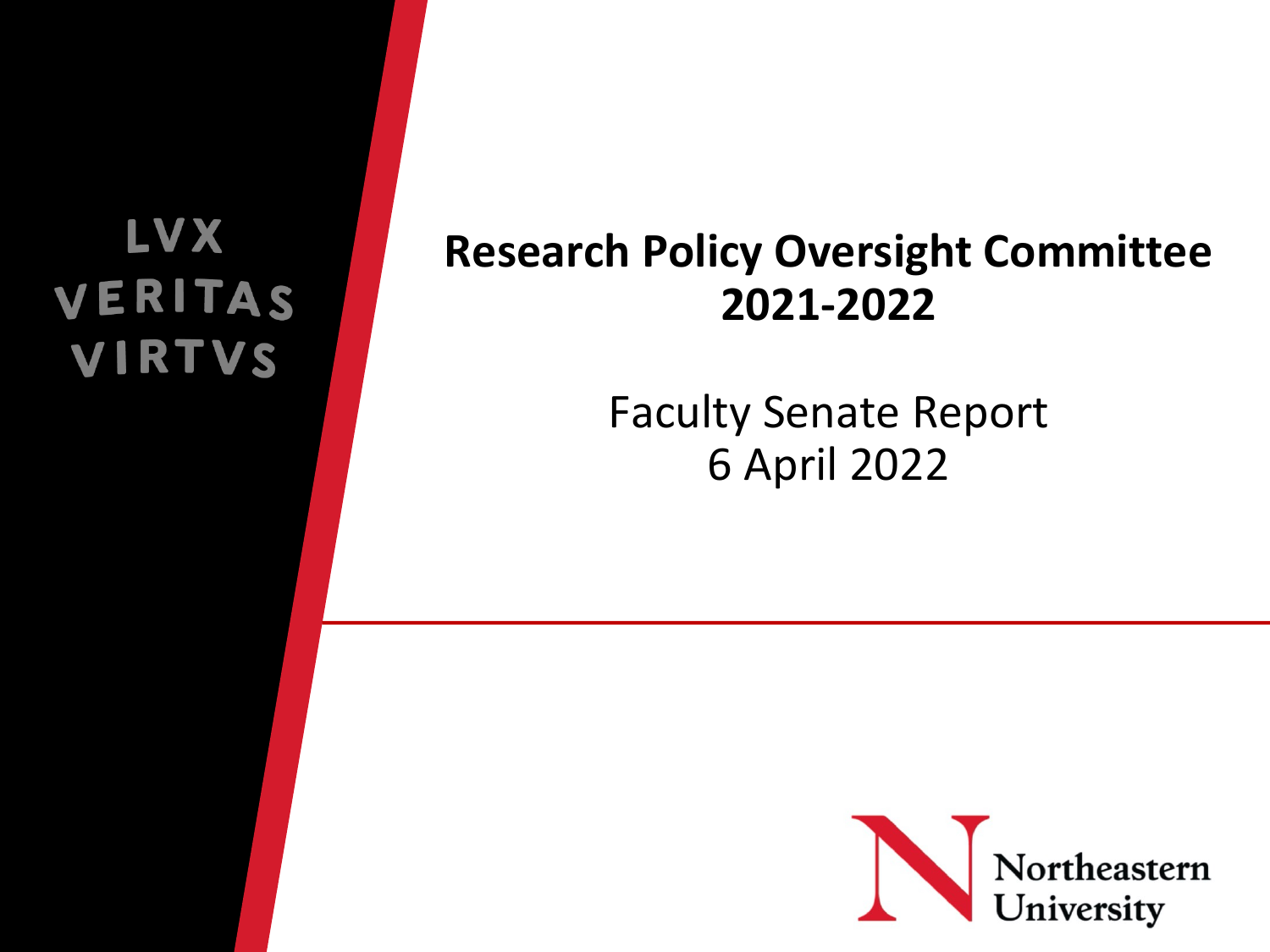

## **2020-2022 RPOC members**

- Deirdre Loughridge (Assoc. Prof.; CAMD)
- Neel Joshi (Assoc. Prof.; COS)
- Lori Ferrins (Res. Assoc. Prof.; COS)
- Kim Holloway (VP of Research; *ex officio*)
- Steve Lustig (Assoc Prof; COE) presenting charge 1
- Eric Stewart (Asst VP,Dir., Space Planning; *ex officio*)
- Madhavi Venkatesan (Assist. Teaching Prof.; CSSH)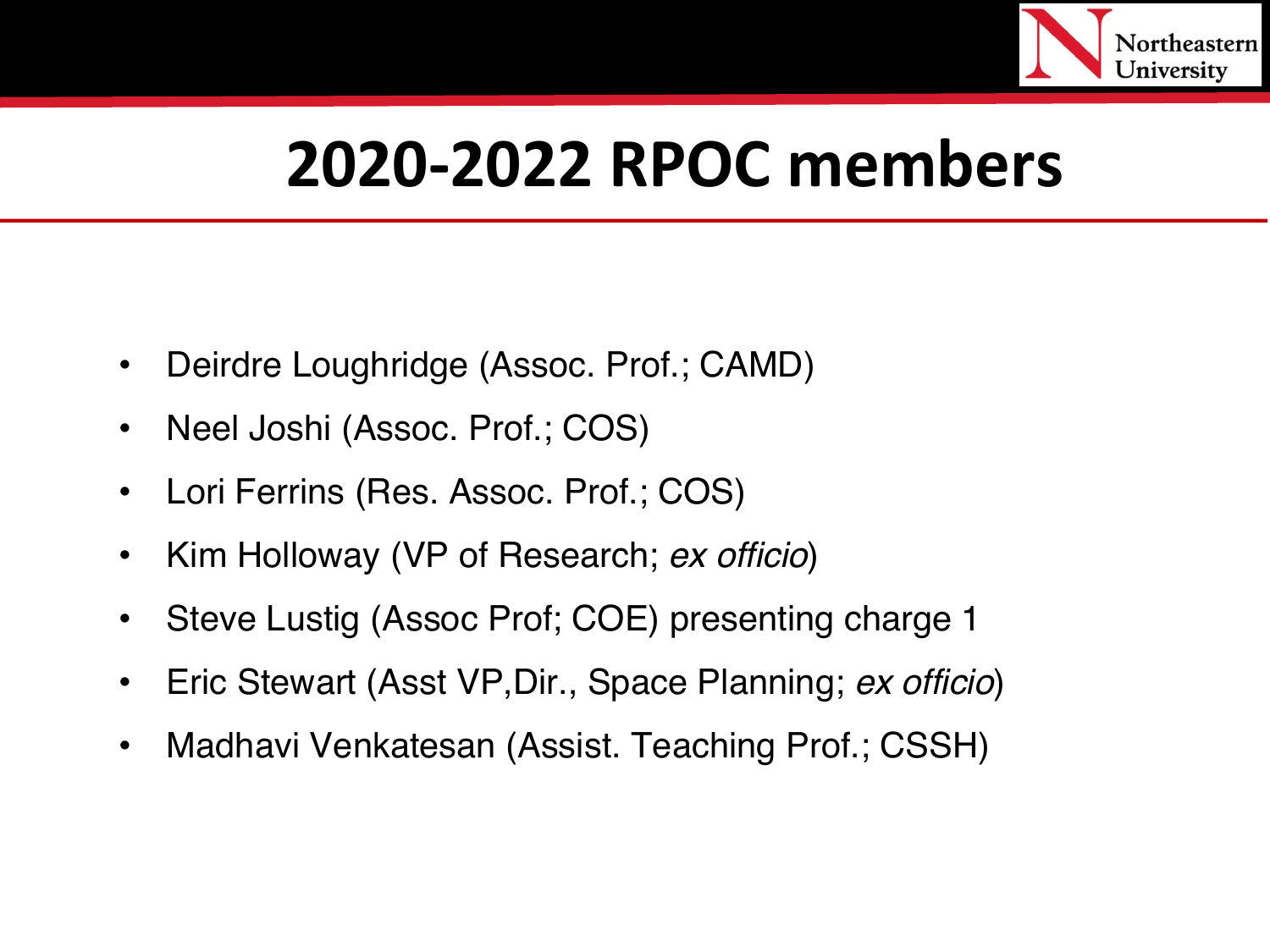

The committee shall review implementation of NU Senate Resolution 23, 04/10/2021 that "Provost's Office establishes and communicates a framework and related process for agreements that would be required for shared research resources (space, facilities, equipment)".

The committee shall additionally examine progress on the university-wide adoption of the Charter Agreement Template entitled "Shared Space Charter Template", proposed by RPOC in the 2020-2021 report.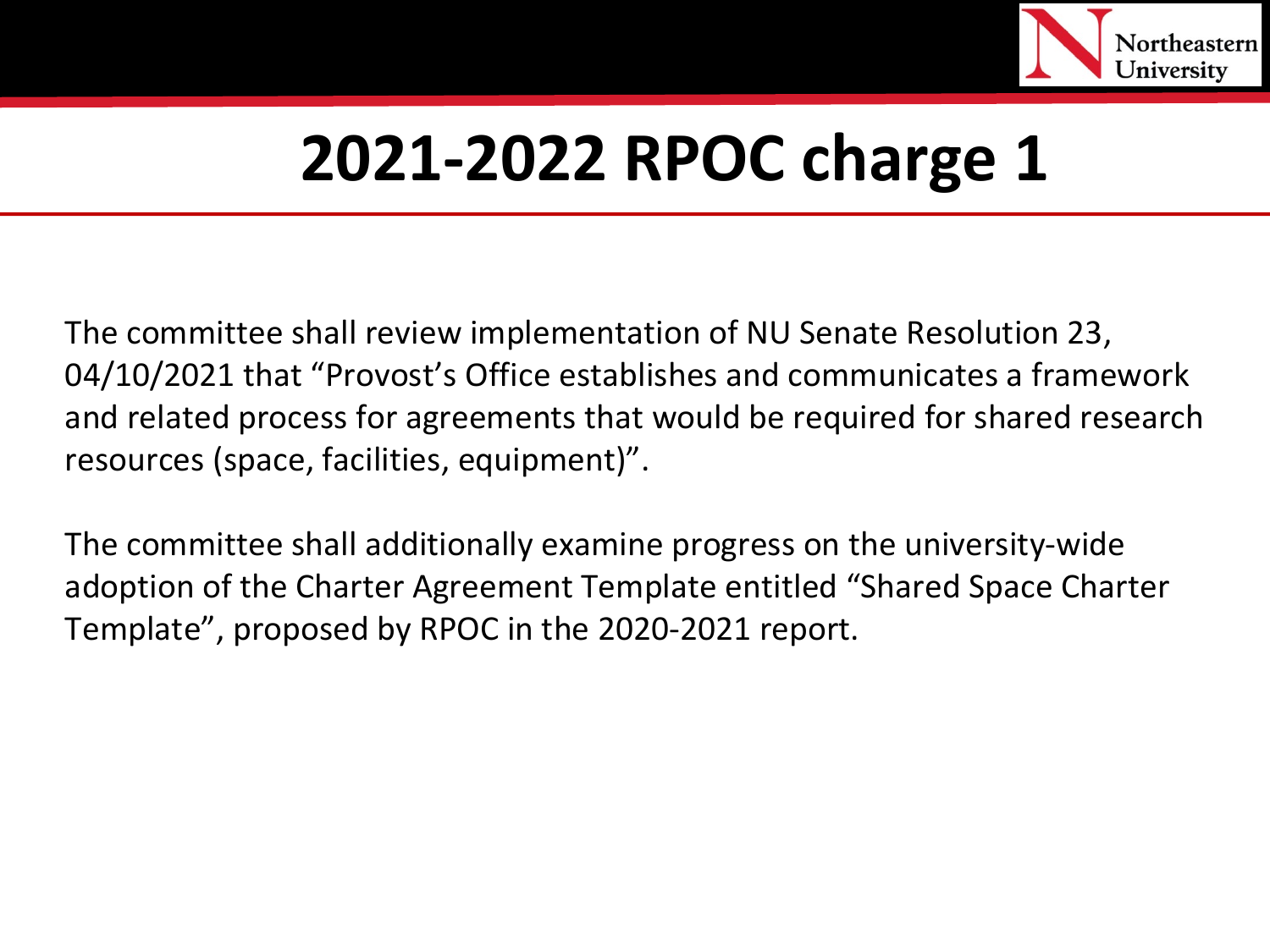

- 1. The RPOC held discussion with Assistant Vice Provost (AVP) for Academic Space Planning about shared space policy enforcement
- 2. The RPOC surveyed administrators in each college who had responsibility for space planning and assignments to document (i) familiarity of shared space charters, (ii) college policy
- 3. The RPOC included questions in the Faculty Senate fall survey and provided a copy of the RPOC template for shared resources that could be downloaded.
- 4. The RPOC provided a complete report to Faculty Senate 4 January 2022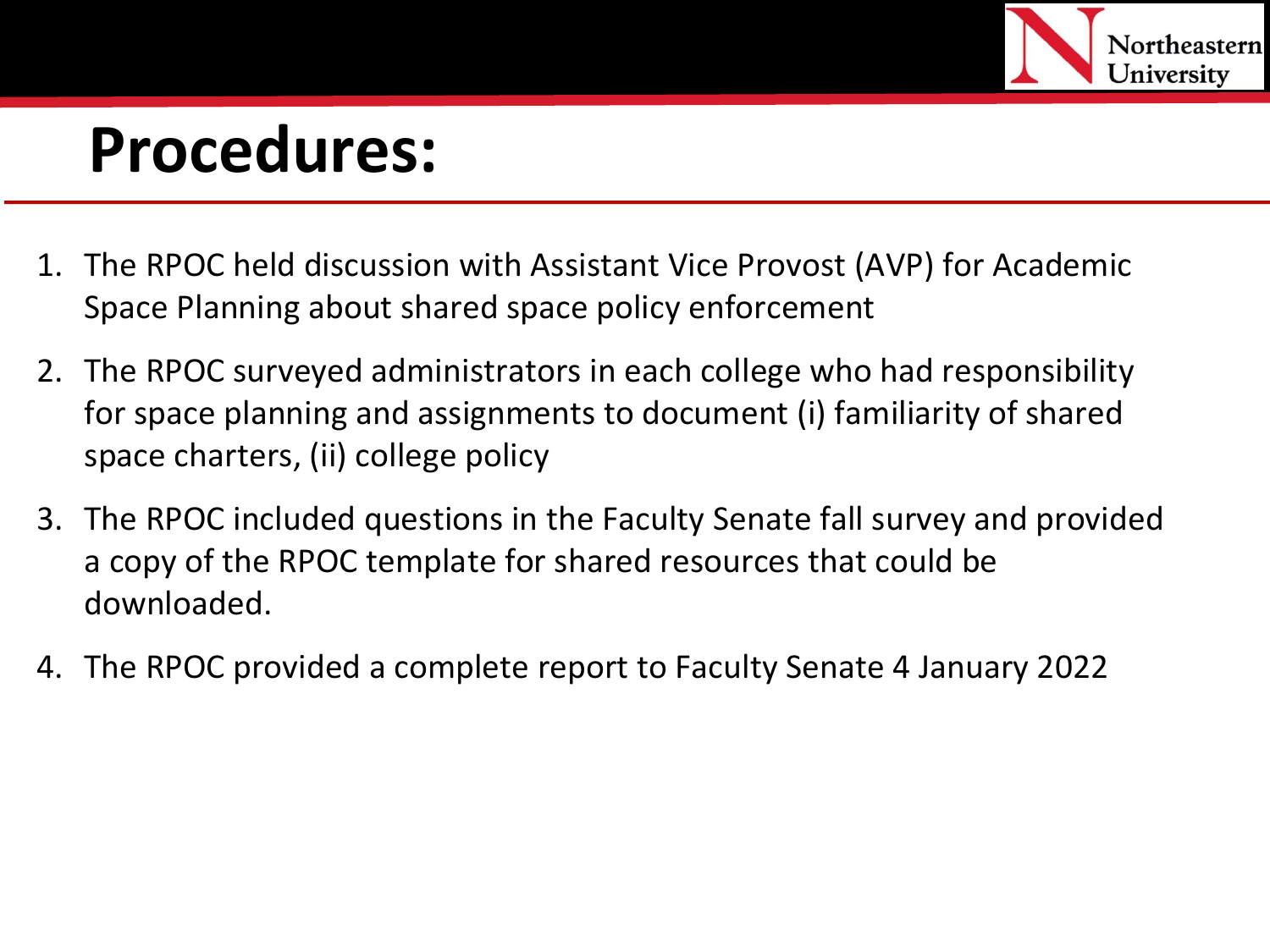

- 1. The Assistant Vice Provost for Academic Space Planning is aware and supportive of, but will not mandate, shared resource (space and equipment) agreements in accordance with the 2021 Faculty Senate resolution.
- 2. Now all colleges are aware of Faculty Senate's recommendation resolution, there are challenges in shared space
	- only a couple agreements have been completed
	- no repositories for agreements are available
	- current culture does not acknowledge benefits to sharing resources
	- difficult to expand/change research in shared space without expanding footprint
	- difficult to find space for research support and students in shared space
	- difficult to manage shared equipment that is not in shared spaces
- 3. Survey results:
	- 21% use shared facilities that are not fee-for-use
	- 0% indicate existing charter agreement in place for their shared spaces/eqt
	- 55% are not likely to use shared facilities
	- 9% were aware of the Faculty Senate shared charter template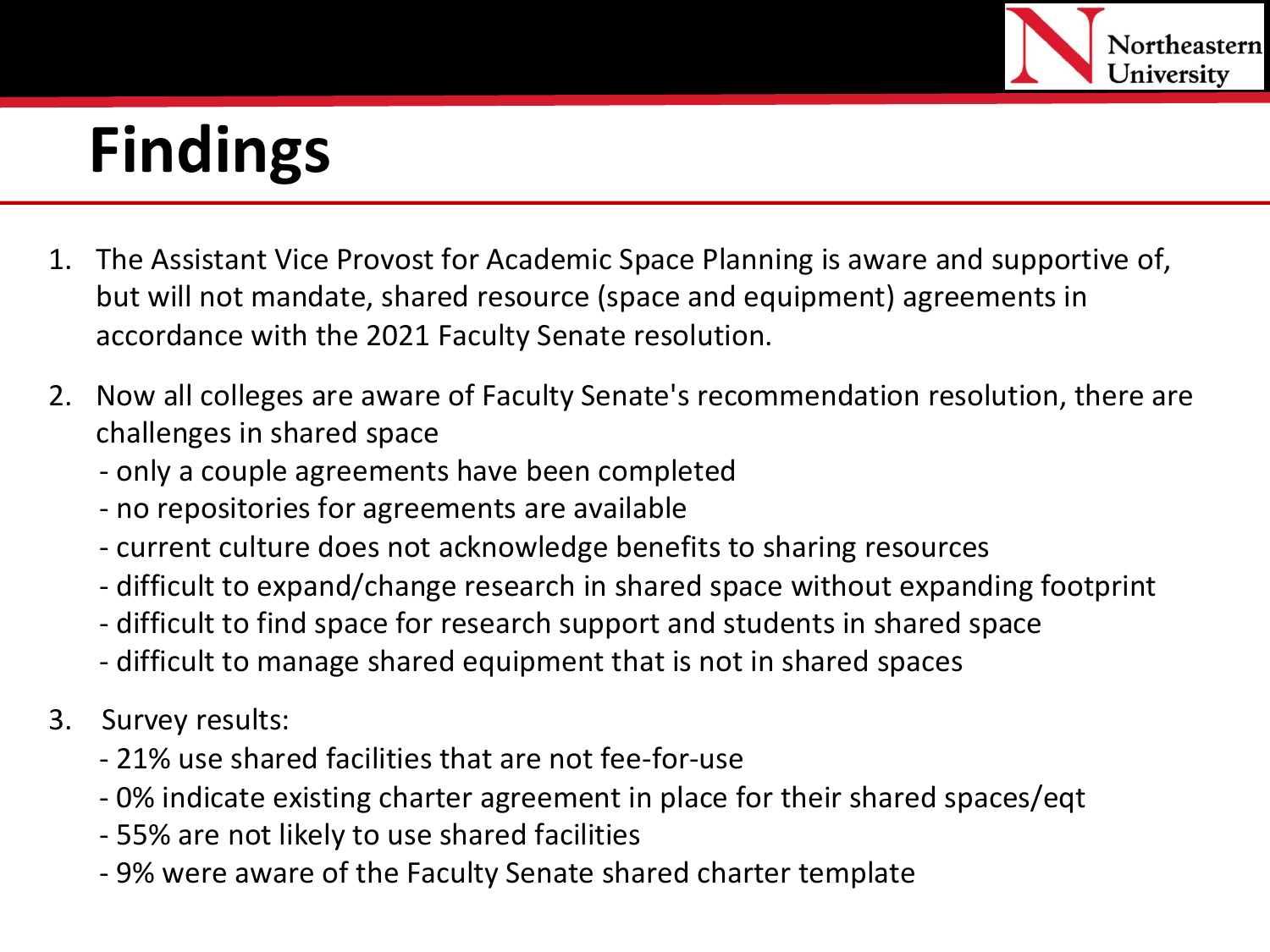

#### **Recommendations:**

- 1. College deans and dept chairs must provide more advocacy: too much responsibility for creating/organizing charters rests on those with the least influence and authority, e.g. new hires
- 2. Responsible space, finance, and admin personnel at high levels be involved in the early stages of planning shared space and ensuring fair charter agreements exist
- 3. The reported results of Faculty Senate survey should be considered by dept chairs, college deans, higher admins as there are many actionable suggestions
- 4. Faculty Senate should continue to monitor and advocate for the creation of charter agreements for all shared spaces/equipment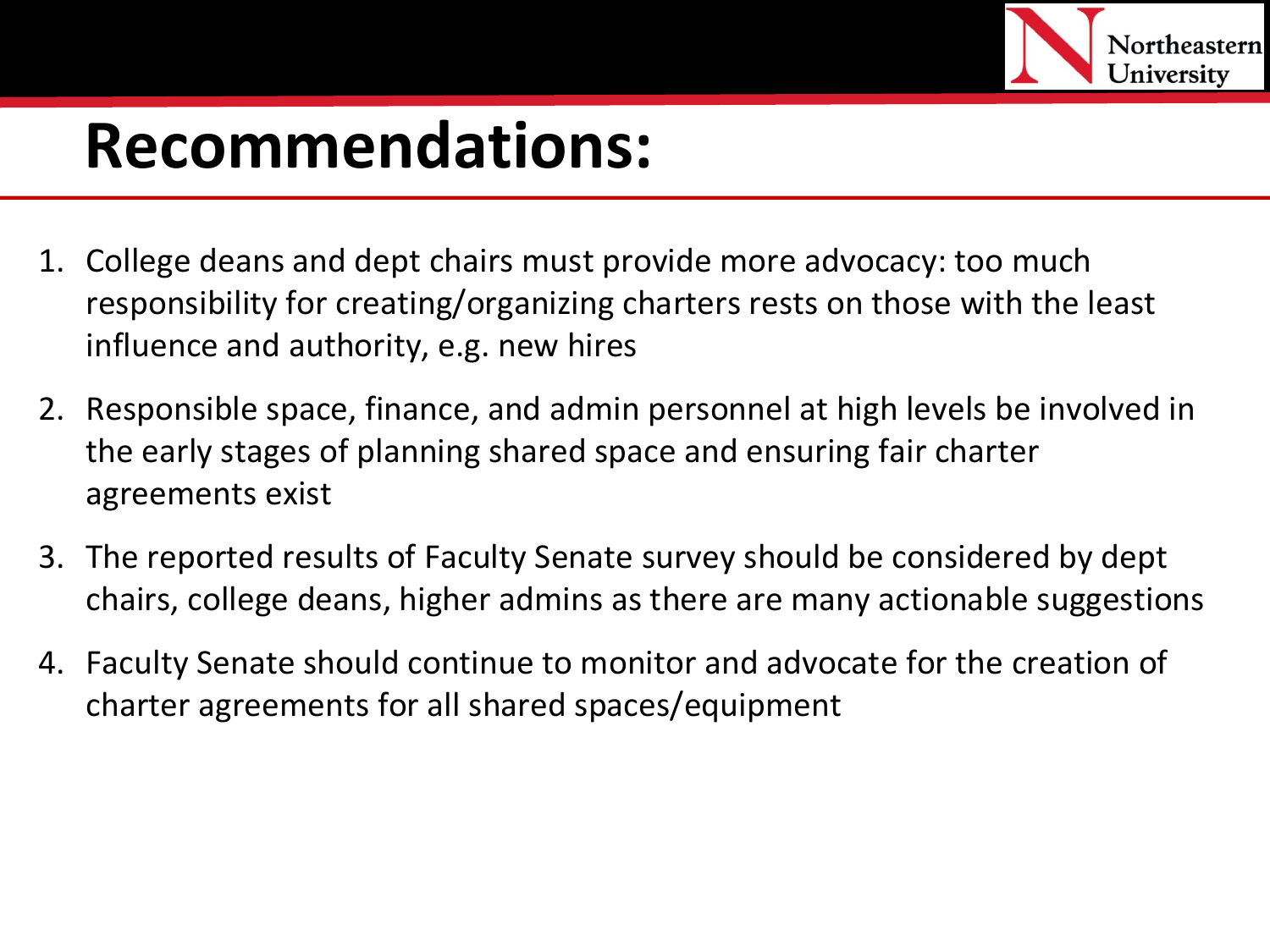

Following the committee's recommendation from 2020-2021 report, the committee shall meet quarterly with NU-RES and HSRP (Office of Human Subject Research Protection) staff to (a) continue exchange of operational information and system/platform updates, (b) facilitate faculty/research staff members' understanding of the University's progress, and to review KPIs and progress towards goals.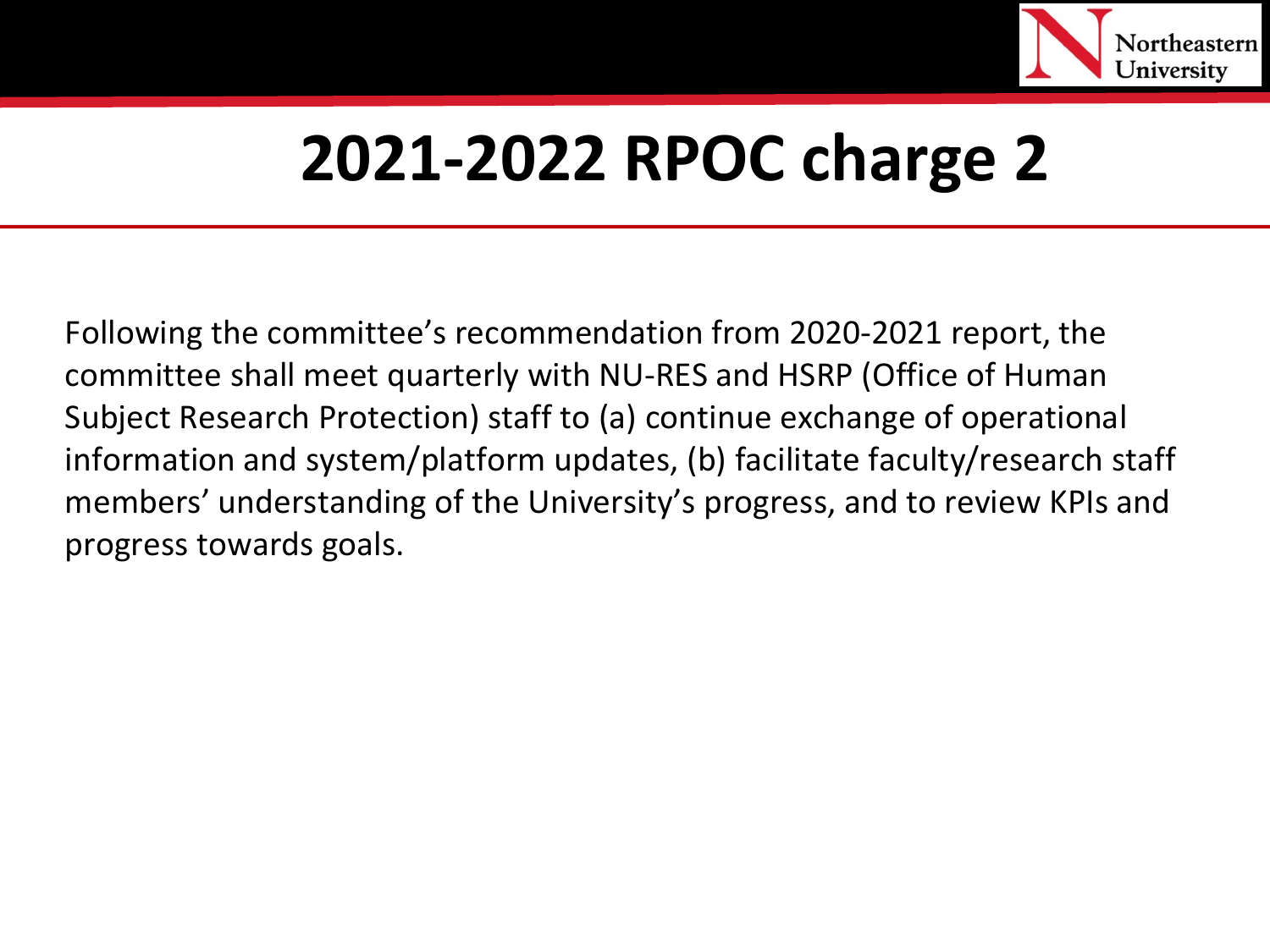

- 1. RPOC met with the following representatives to receive an update on operations:
- Dana Carroll (AVP for Research Administration, NU-RES) 01/21/2022
- Nan Regina (Office of Human Subjects Research Protection, HSRP) 02/18/2022
- Robin Cyr (Vice Provost, Research Administration) 02/23/2022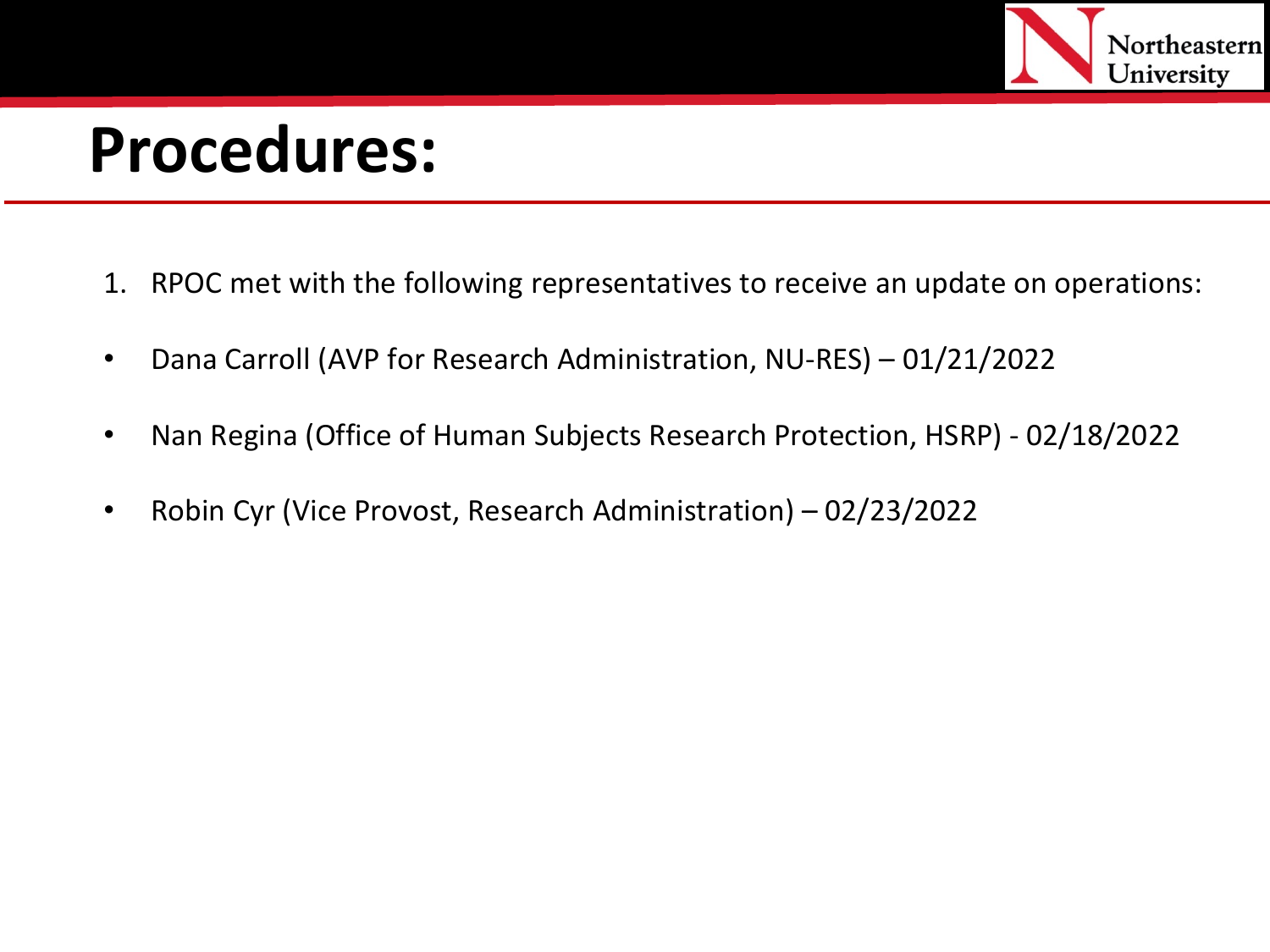

- 1. HSRP is understaffed (currently only 2 FTEs across the entire University), but protocol approval times have held steady (avg. review time ~30-40 days).
- 2. Increased research rate and expansion of the University via acquisition of new campuses (e.g. Mills) will put significant strain on the Office to keep up with its current pace. This may be exacerbated by the imminent retirement (timeline unclear) of Nan Regina, the current office Director.
- 3. Current database solutions employed by HSRP may be insufficient to accommodate higher demand.
- 4. The University has hired a consulting firm (HRP Consulting) in Fall 2021 to:
	- make recommendations on staffing (HSRP Director position posted)
	- make recommendations job descriptions
	- recommendations software/IT solutions
	- assess need for AAHRPP accreditation/covered entity designation from the Office of Civil Rights
	- the group's report is due this month.
- 5. The committee recognizes the hard work of the HSRP Office and thanks them for their ongoing commitment to facilitating research at the University.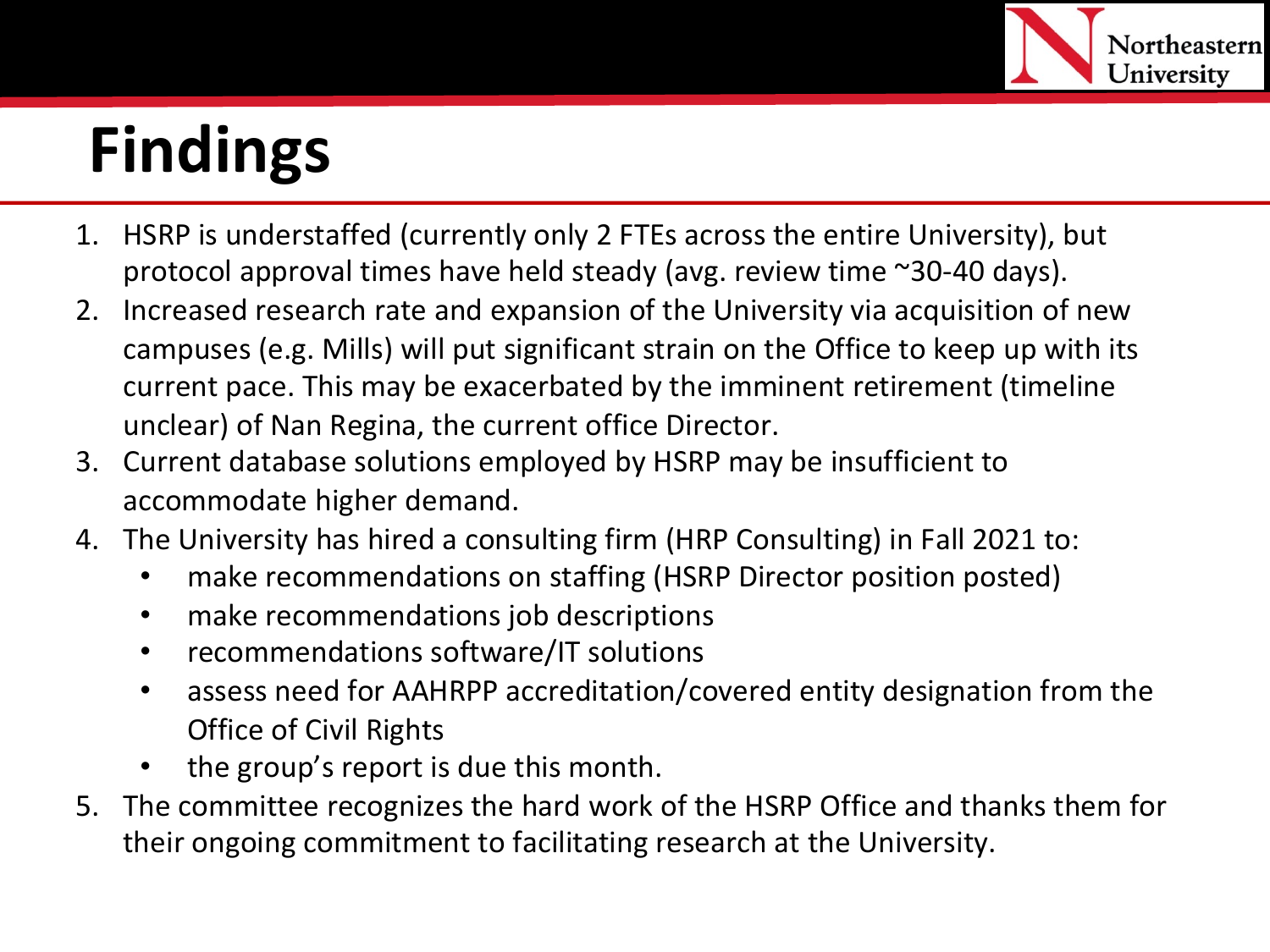

#### **Resolutions:**

1. That the Faculty Senate should support, and advocate for, expansion of the HSRP personnel to deal with the increasing demands of the University in alignment with our R1 status.

2. The Faculty Senate should ensure that the IT capabilities of HSRP are expanded, and that they are afforded every opportunity to work with the developers to ensure better integration of systems.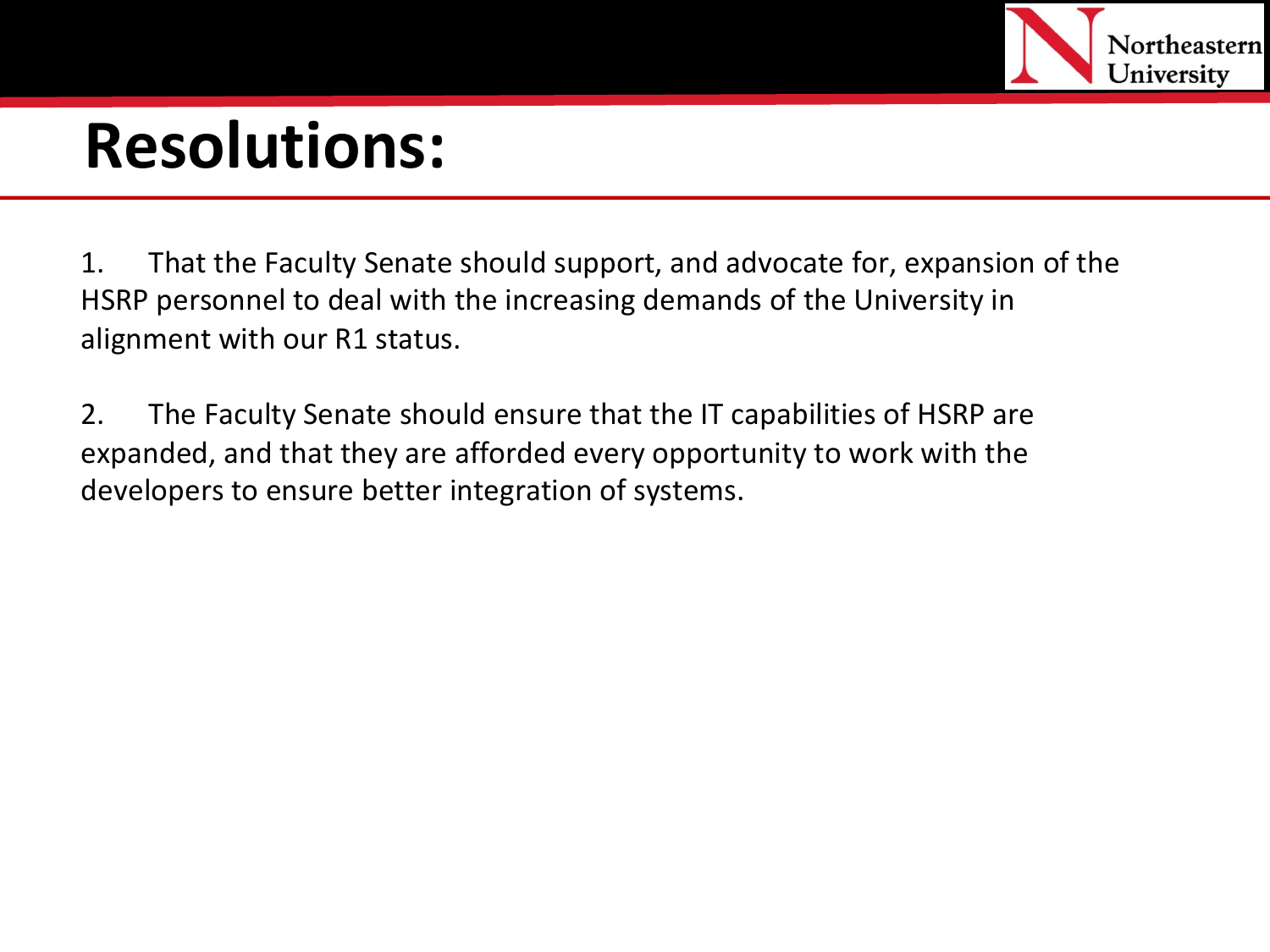

The committee shall review and propose indicators and processes, needed in NU-RES, to identify and resolve contracts, especially with non-standard agencies, foundations and external contractors, which are not progressing with effective expediency.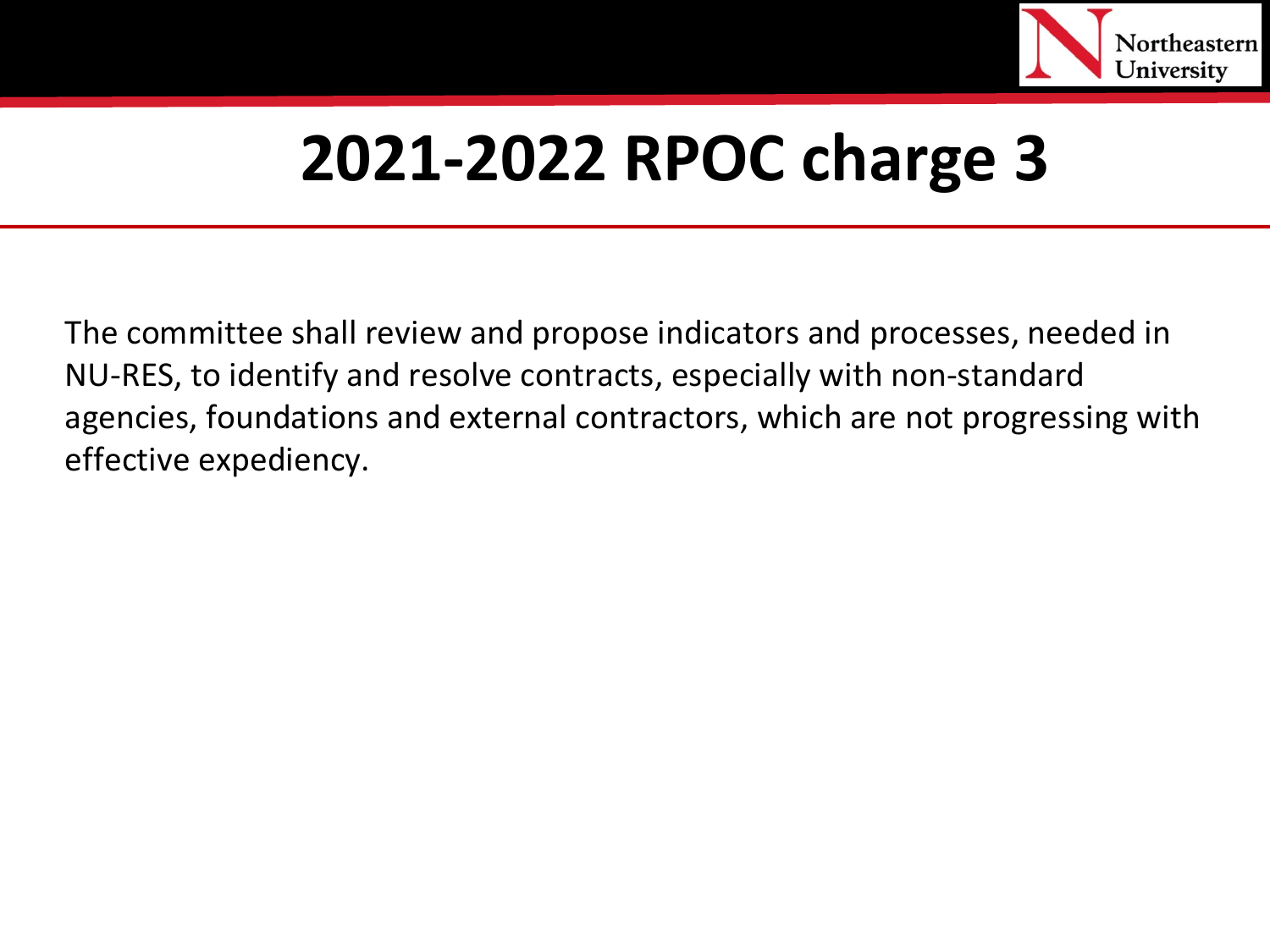

- 1. RPOC discussed charge with Dana Carroll (AVP for Research Administration, NU-RES) – 01/21/2022
- 2. RPOC requested and obtained a report from NU-RES on the state of contracts and agreements (summarized in full report).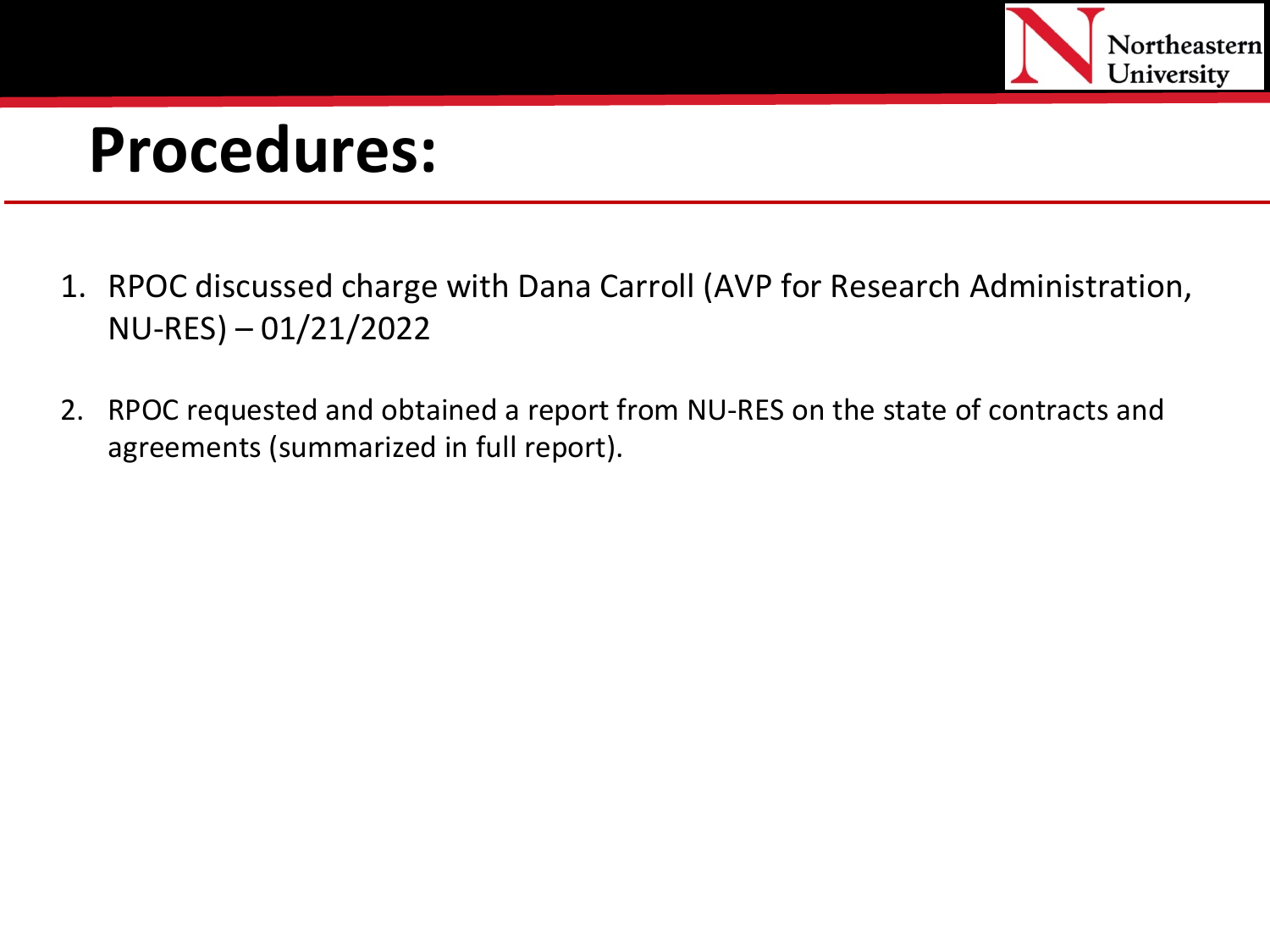

- 1. eCLAWs adopted in January 2020
- 2. > 2500 agreements approved
- 3. doesn't have operational reporting functionality that enables analysis of the length of time an agreement is at various review stops.
- 4. Anecdotally, NU-RES have noticed a decrease in the number of complaints over the past 2 years due to improved processing times.
- 5. Median days to completion
- Of the 2,060 agreements completed, 644 were completed in < 15 days
- Of the remaining 1,416 agreements the average days to completion were 61, the median 44 and the mode 17.
- Expedited requests take priority, but progress on other agreements is impacted
- 6. The most significant variation in time to completion was in the sponsored research agreements (SRAs). Delays tended to be due to complex agreements that involved multiple parties and NU-RES required multiple rounds of negotiation to resolve the issues. Examples provided in full report. The following were given as representative examples of the issues that cause lengthy delays:
- 7. NU-RES provides weekly productivity reports to Robin Cyr (VPRA), who shares the report with the respective college Associate Deans for Research (ADRs).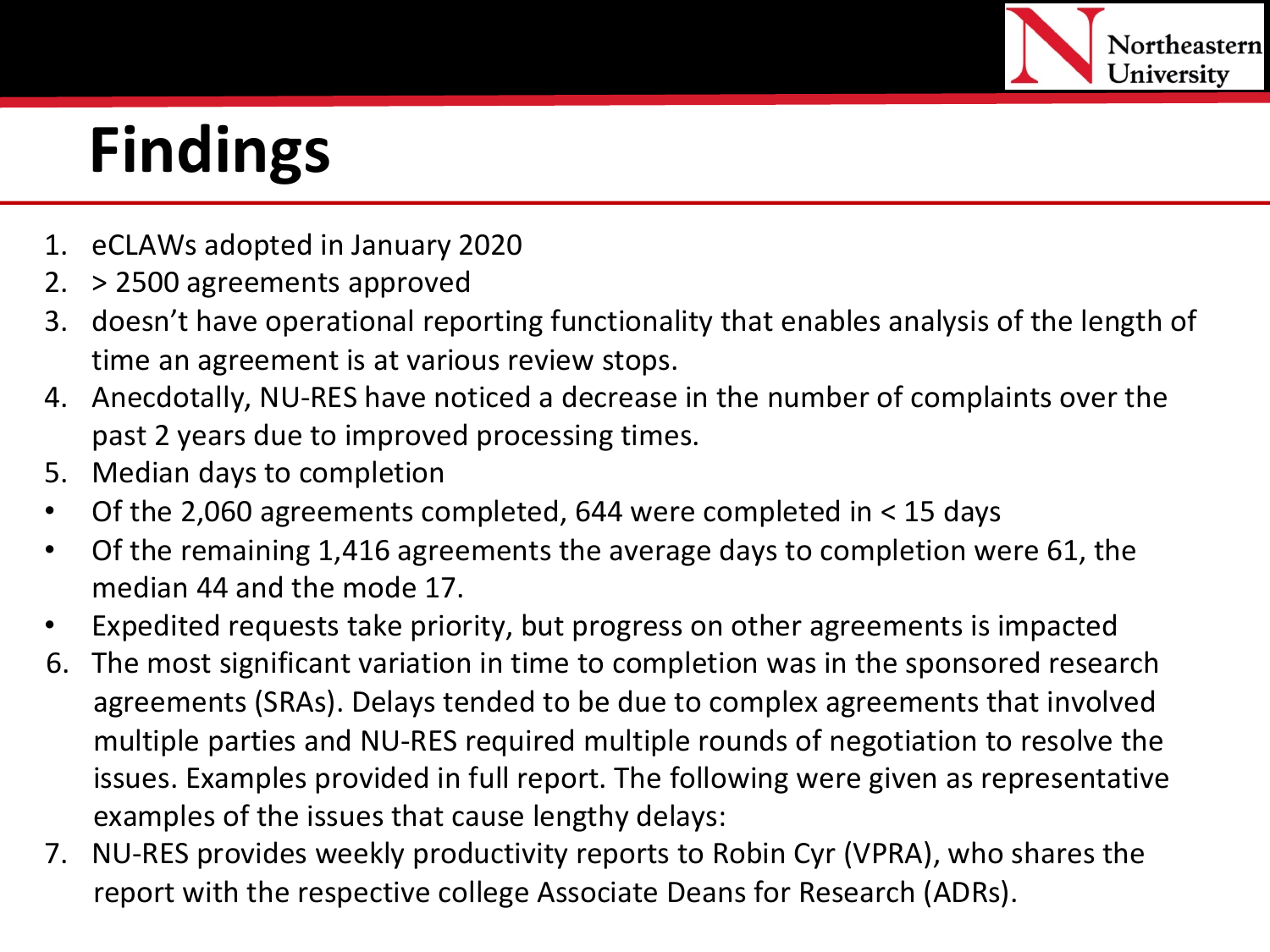

#### **Recommendations:**

- 1. RPOC recommends increased staffing for NU-RES, which is the main hurdle for faster turnaround times for contracts and agreements. (NU-RES was provisionally approved for 2 FTEs in FY2022)
- 2. RPOC encourages faculty to use the standard templates (created in conjunction with OGC) to decrease turnaround times (typically <5 business days) where possible.
- 3. RPOC would like to see greater functionality introduced into eCLAWs that enables NU-RES, faculty and administrators to understand how long agreements spend at each phase of the review process, and how this compares with the median.

#### **Resolutions:**

**1. The Faculty Senate should support, and advocate for, increasing NU-RES capacity in alignment with their already agreed upon hiring strategy, and including IT improvements**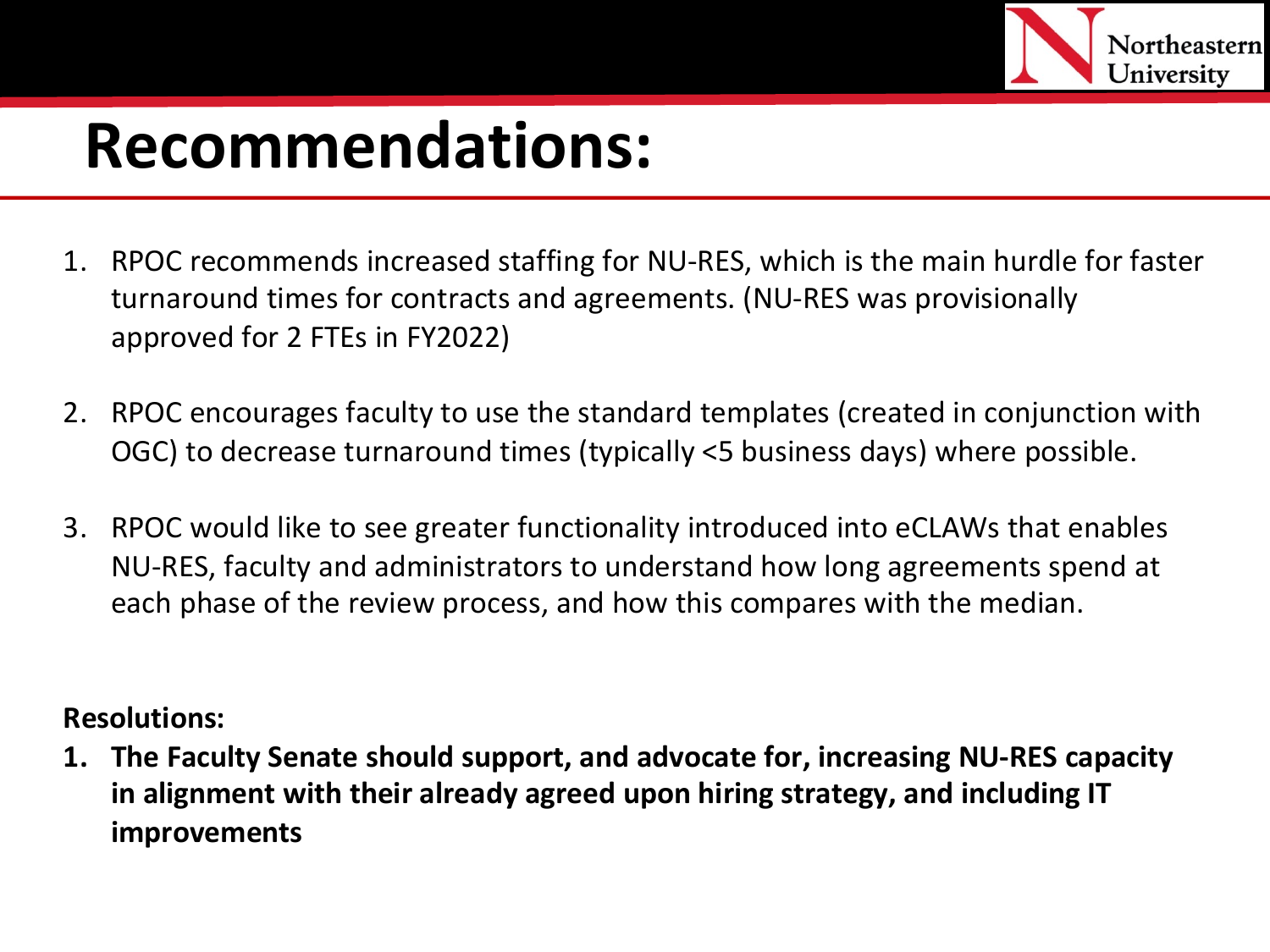

The committee shall review NU initiatives for research resumption after COVID-19, along with their execution.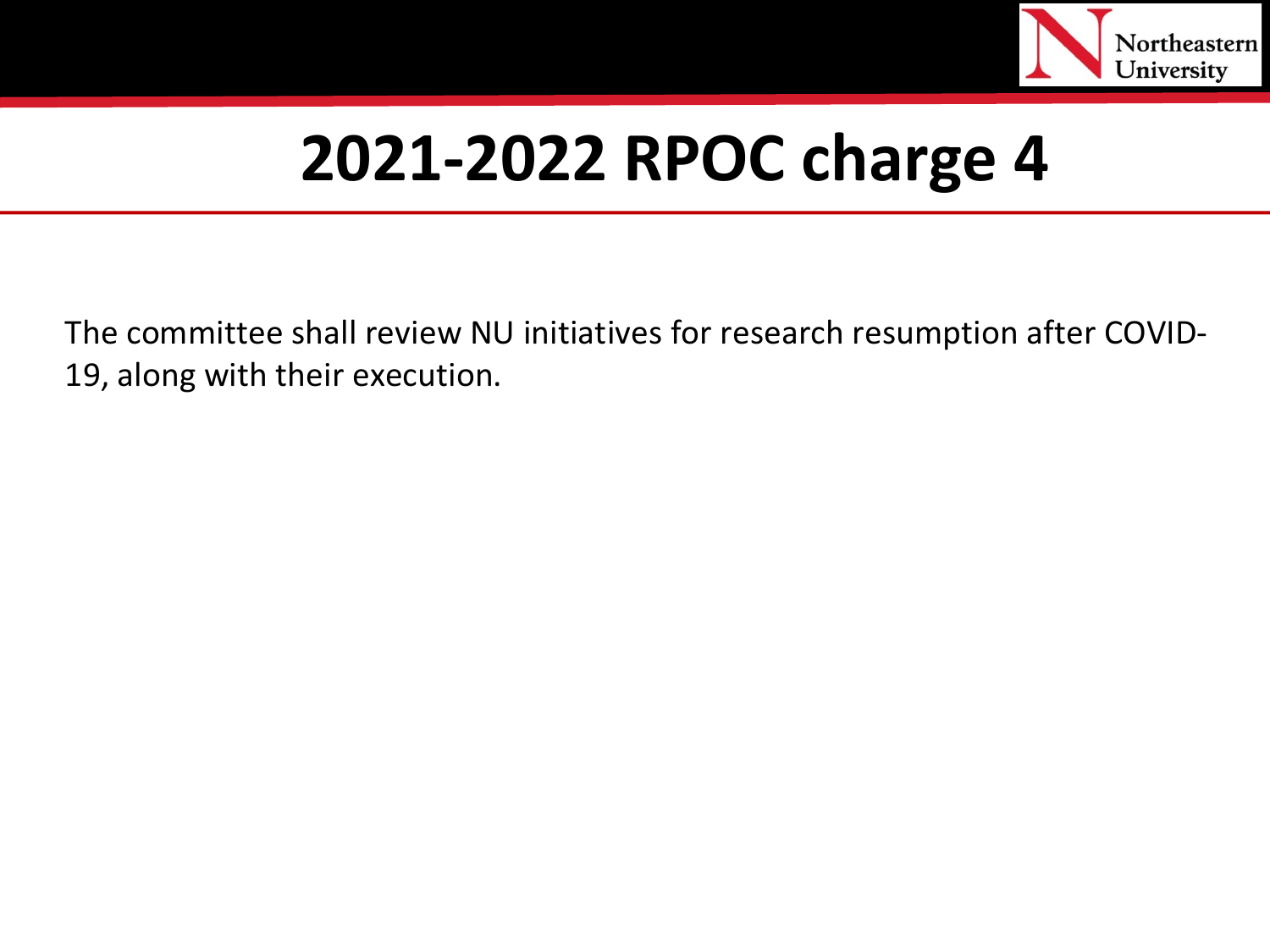

- 1. The RPOC included questions in the Faculty Senate fall survey and provided a copy of the RPOC template for shared resources that could be downloaded.
- 2. The RPOC provided a complete report to Faculty Senate 2 February 2022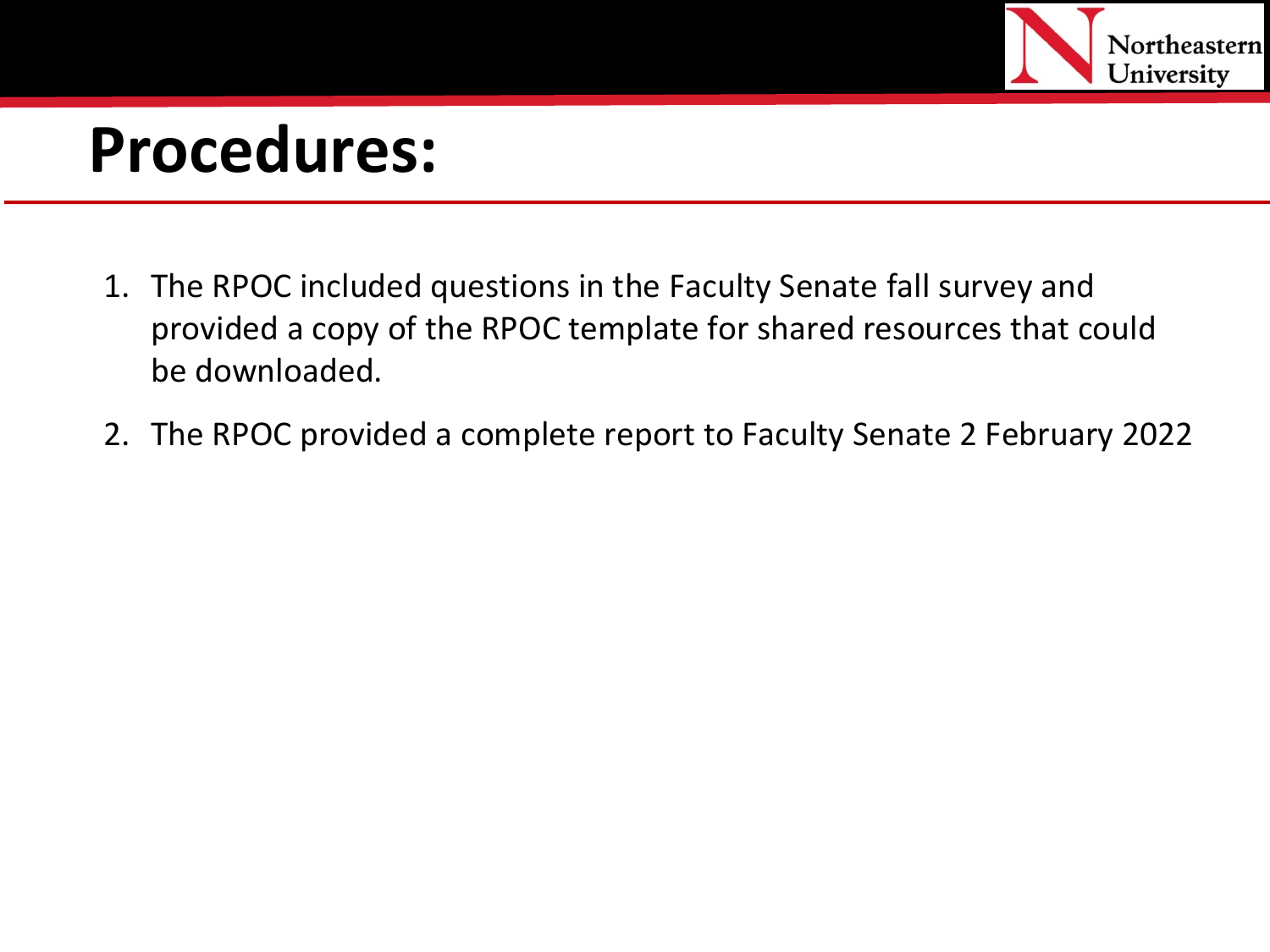

- 1. There are several issues that continue to impact research
	- Many specific to colleges and campuses (live performances).
	- Provision and cost of supplies (solvents, gloves, etc.).
	- IRB Approval times.
- 2. Some issues reflect administrative and cultural problems not all a result of the pandemic.
- 3. Many comments reflected the lack of space that researchers have access to drive their research.
- 4. Survey results:

- 79% of respondents indicated the university handled the research resumption process as well as could be expected.

- 70% of respondents indicated that the processes were communicated as well as could be expected.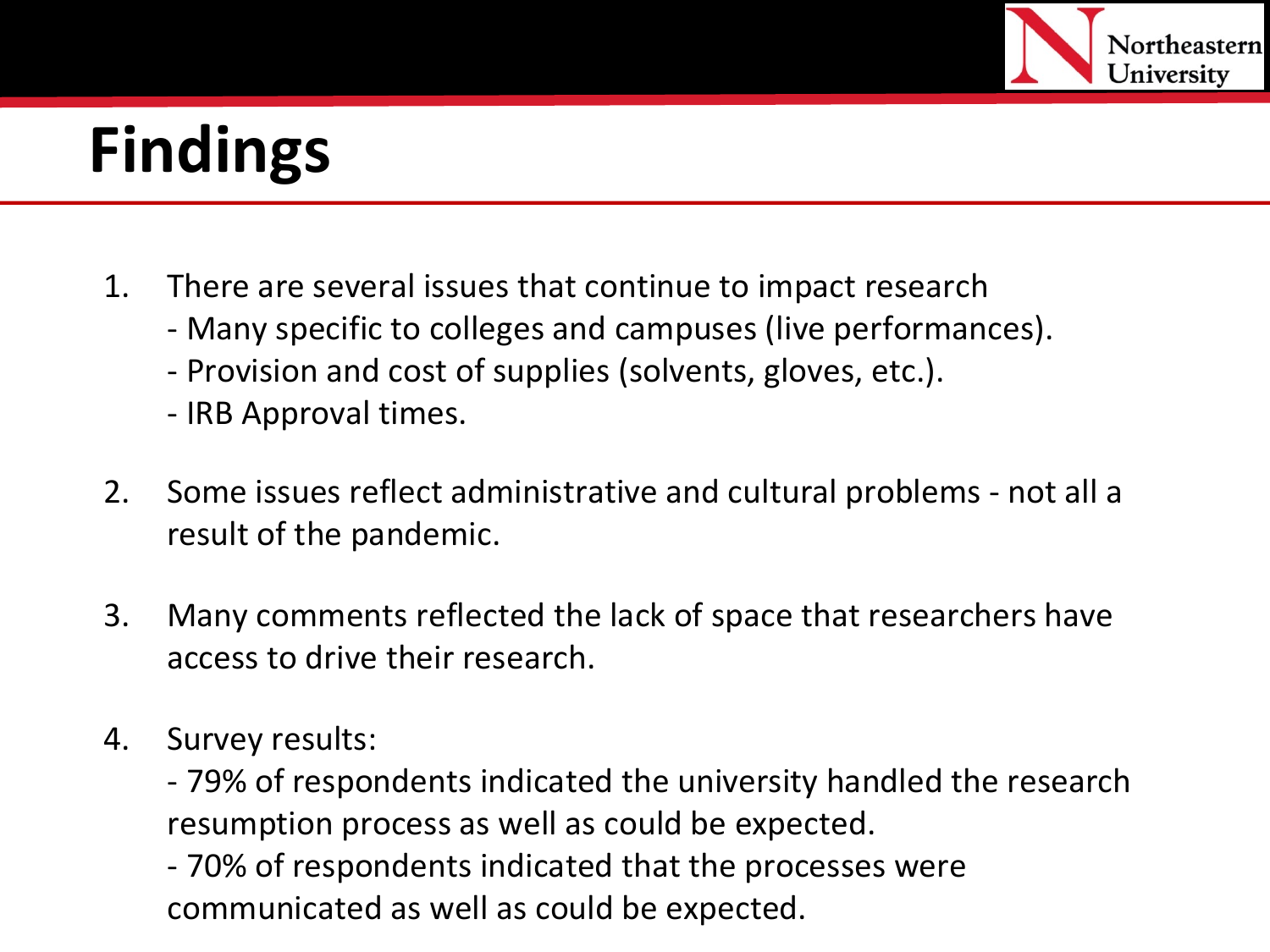

### **Resolutions:**

- 1. The Faculty Senate should recommend a feasibility study to be conducted at the College level for whether the demand for stock room/s on campus would alleviate the supply chain shortages that we currently face, and whether discounts in bulk buying would offset costs.
- 2. The Faculty Senate should request that Colleges assess space allocations to ensure that, where possible, labs and offices are colocated.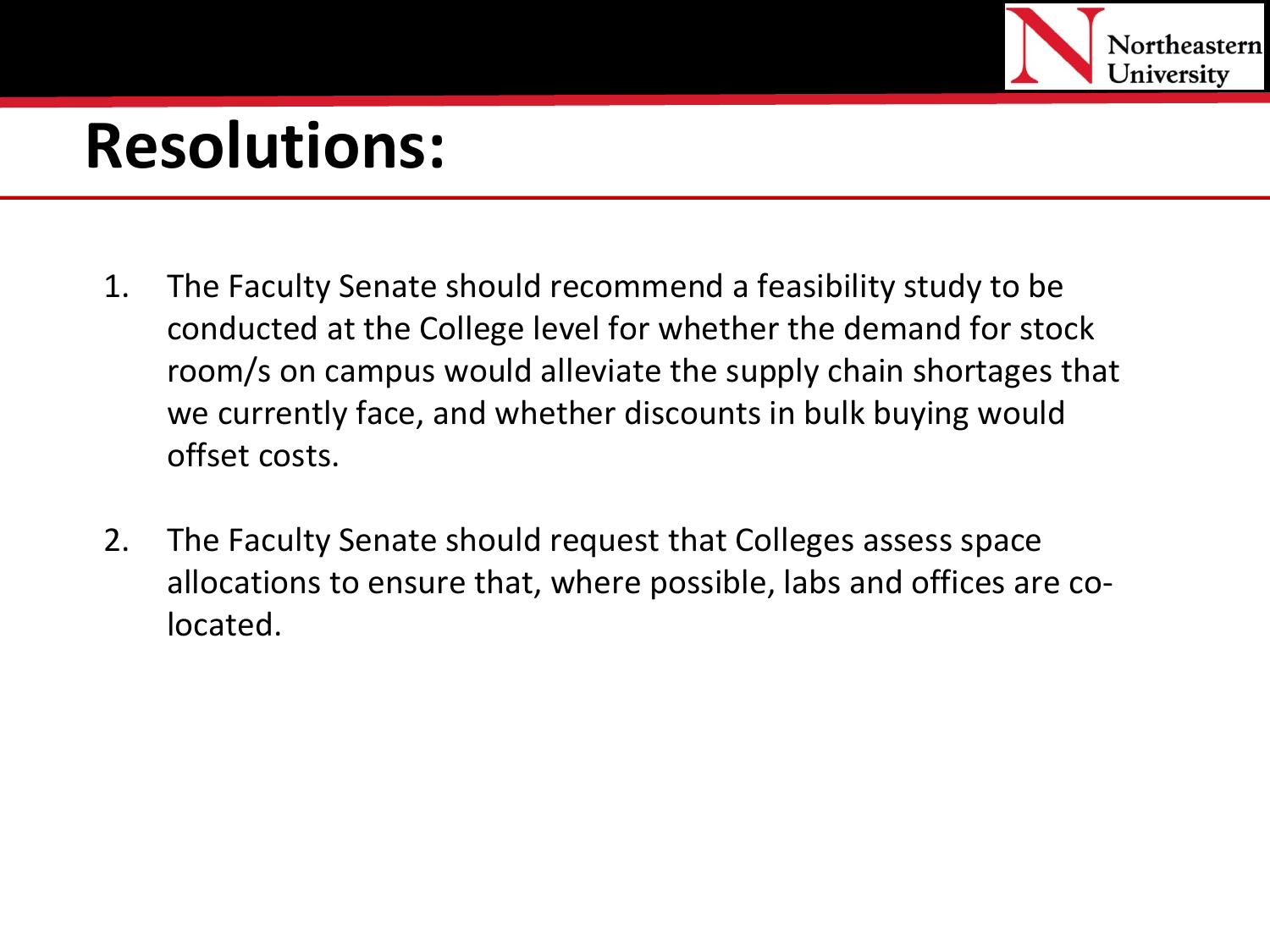

In collaboration with ITPC, LICC, the Provost's Office and NU ITS, evaluate the university's integrated services supporting the research data lifecycle, including protocols for data management and related data curation activities, including the option of systematic back- up of university computers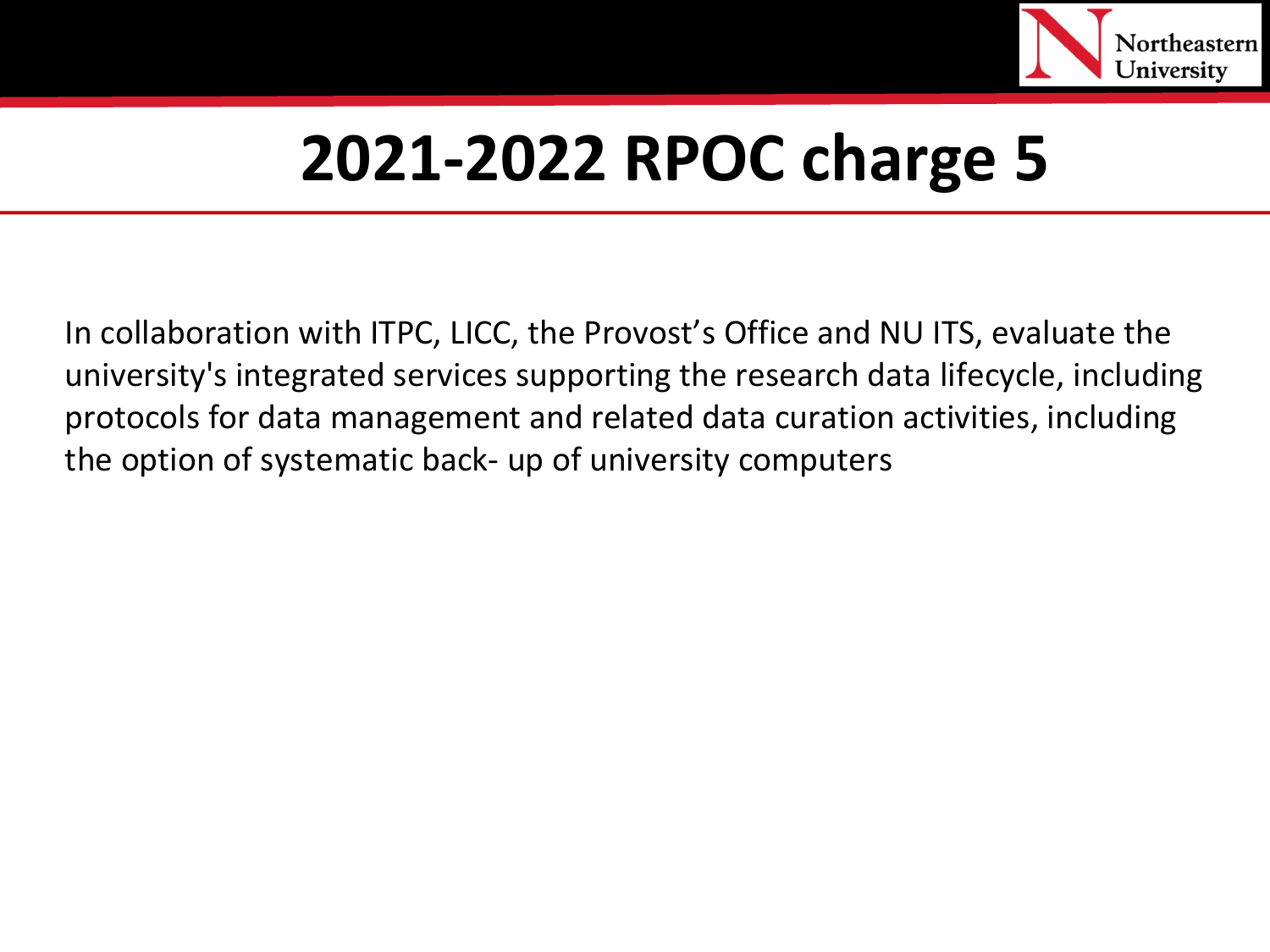

- 1. The committee reached out to ITPC and LICC to learn what they were discussing with regards to this charge
- 2. The committee sought additional clarification regarding the charge from the faculty senate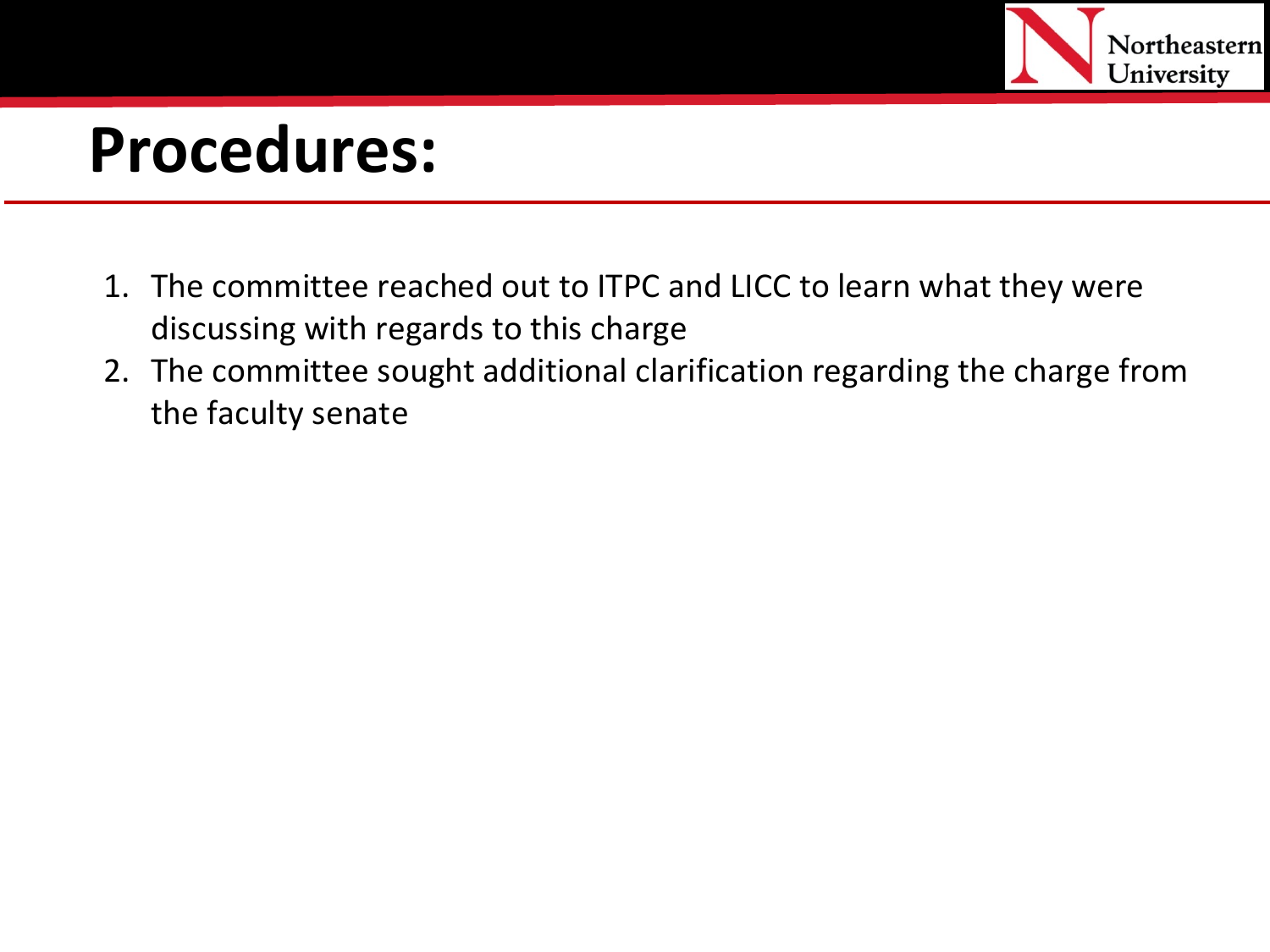

- 1. LICC is assessing library services supporting the research data lifecycle. ITPC is assessing library services as well as computing clusters under ITS.
- 2. The clarification of this charge from the Senate Committee asks: are new procedures necessary to enable the use of "virtual space" for storing nonsensitive research data and results, under a centrally managed system which would ensure a permanent data repository accessible to internal and external researchers?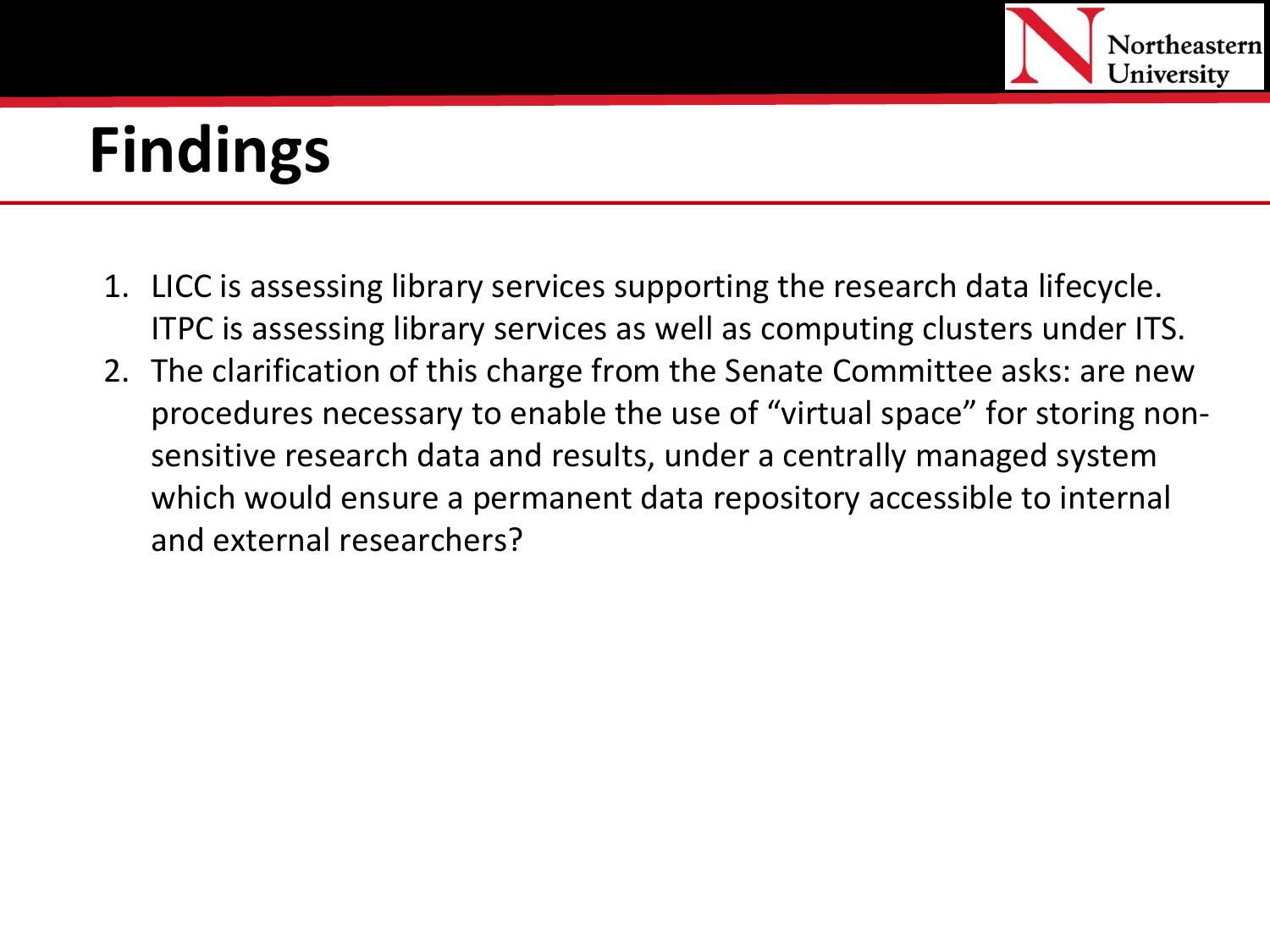

#### **Recommendations:**

- 1. Further information gathering regarding whether there are faculty needs for storage of research data and results that are not currently being met
- 2. Continued communication between RPOC, LICC, ITPS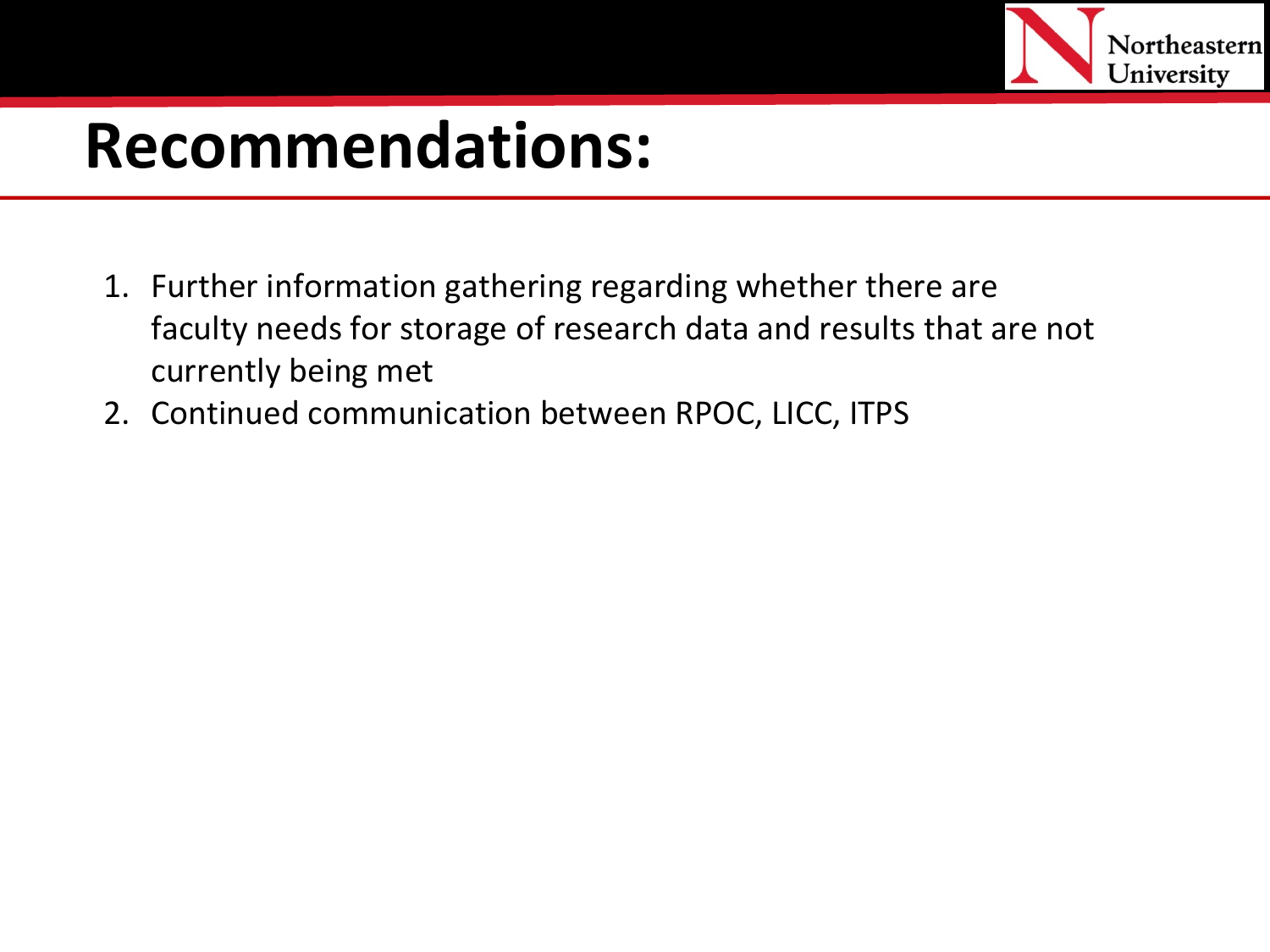

## **Proposed Future Charges**

- 1. BE IT RESOLVED that the Provost and Chancellor's offices, College Deans and Department Chairs review the results of the Faculty Senate survey and the 2021-2022 RPOC report and develop an action plan for next academic year to increase efficiency of current research related processes discussed therein.
- 2. BE IT RESOLVED that the office of the Provost adopt the template for research charter agreements for all shared resources, including shared space and equipment from the 2021-2022 RPOC report.
- 3. BE IT RESOLVED that the Provost's Office should support, and advocate for, expansion of the HSRP personnel to deal with the increasing demands of the University in alignment with our R1 status.
- 4. BE IT RESOLVED that the Provost's Office should ensure that the IT capabilities of HSRP are expanded, and that they are afforded every opportunity to work with the developers to ensure better integration of systems.